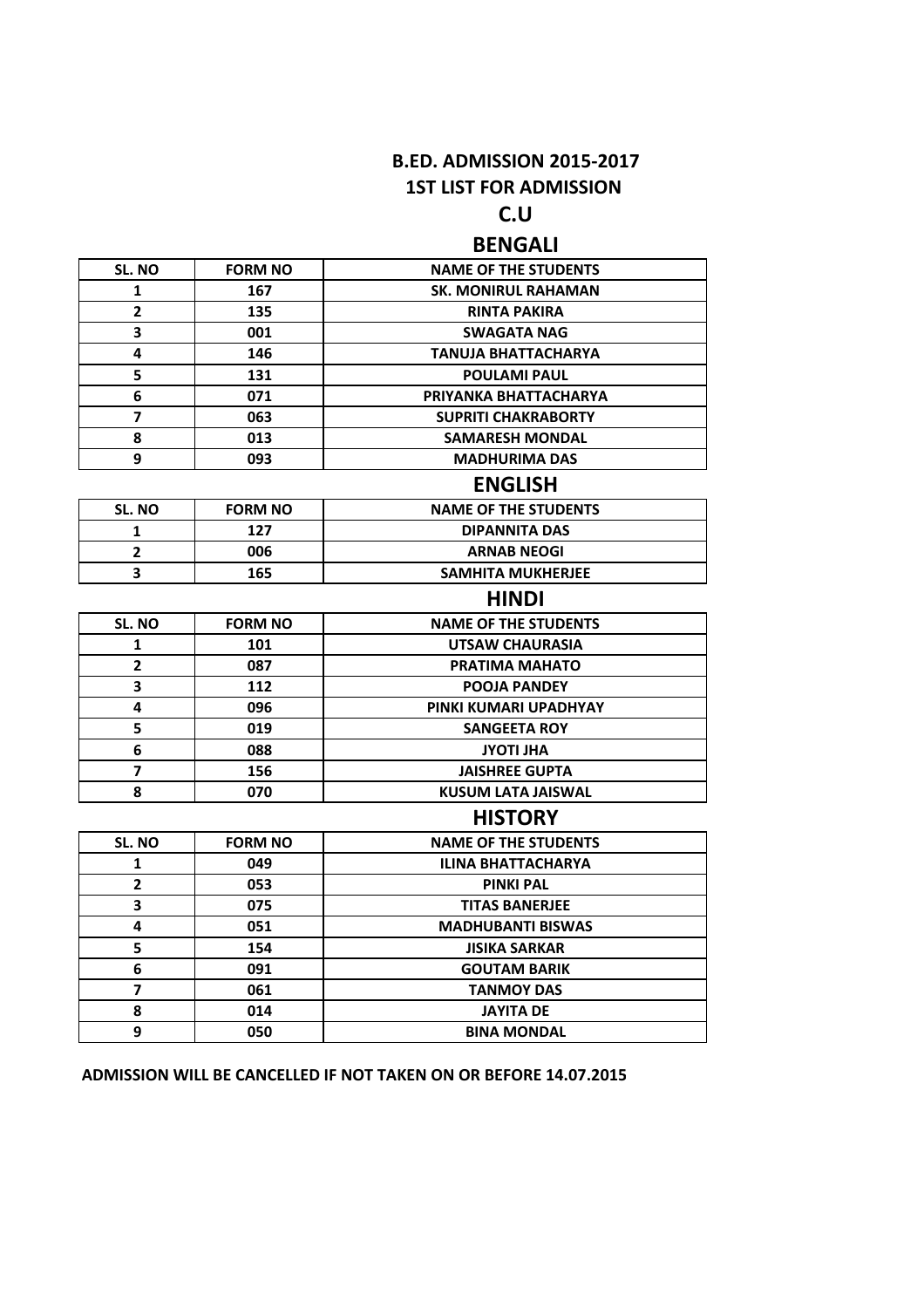## **B.ED. ADMISSION 2015-2017 1ST LIST FOR ADMISSION**

## **C.U**

## **GEOGRAPHY**

| SL. NO         | <b>FORM NO</b> | <b>NAME OF THE STUDENTS</b>      |
|----------------|----------------|----------------------------------|
| 1              | 161            | <b>MADHUMANTI DAS</b>            |
| $\overline{2}$ | 011            | <b>SAMARPITA DEY</b>             |
| 3              | 108            | <b>MAHAJBEEN BANO</b>            |
| 4              | 111            | <b>BALAKA MONDAL</b>             |
| 5              | 077            | <b>MADHURI MONDAL</b>            |
| 6              | 090            | <b>PRIYANKA BOSE</b>             |
|                |                | <b>ECONOMICS</b>                 |
| SL. NO         | <b>FORM NO</b> | <b>NAME OF THE STUDENTS</b>      |
| 1              | 067            | <b>TITAS DASGUPTA</b>            |
| $\overline{2}$ | 138            | <b>AMRITA GHOSHAL (BANERJEE)</b> |
|                |                | <b>CHEMISTRY</b>                 |
| SL. NO         | <b>FORM NO</b> | <b>NAME OF THE STUDENTS</b>      |
| 1              | 162            | <b>TANUSREE MUKHERJEE</b>        |
|                |                |                                  |
| SL. NO         | <b>FORM NO</b> | <b>NAME OF THE STUDENTS</b>      |
| 1              | 060            | <b>MASUMA TAHERA</b>             |
|                |                | <b>ZOOLOGY</b>                   |
| SL. NO         | <b>FORM NO</b> | <b>NAME OF THE STUDENTS</b>      |
| 1              | 073            | <b>SHREYA GHOSH</b>              |
| $\overline{2}$ | 040            | <b>SUVONA DAS</b>                |
| 3              | 095            | <b>SHARMISTHA ROY</b>            |
| 4              | 039            | <b>SULAGNA CHATTERJEE</b>        |
| 5              | 124            | <b>MOUSUMI ROY</b>               |
| 6              | 142            | <b>ARPITA ROY CHOUDHURY</b>      |
| 7              | 141            | <b>TRISHITA BHATTACHARY</b>      |
| 8              | 114            | AJAPA MUKHOPADHYA                |
| 9              | 153            | <b>BAISAKHI NASKAR</b>           |
|                |                | <b>BOTANY</b>                    |
| SL. NO         | <b>FORM NO</b> | <b>NAME OF THE STUDENTS</b>      |
| 1              | 018            | <b>SUDIPA BANERJEE</b>           |
| $\mathbf{2}$   | 054            | <b>MOUMITA BASAK</b>             |
| 3              | 132            | <b>SUKANYA GHOSH</b>             |
| 4              | 031            | <b>ARGHYAMITA SENGUPTA</b>       |
|                |                | <b>PHYSIOLOGY</b>                |
| SL. NO         | <b>FORM NO</b> | <b>NAME OF THE STUDENTS</b>      |
| 1              | 140            | <b>JAYITA DUTTA</b>              |

**2 099 RIA SINGHA**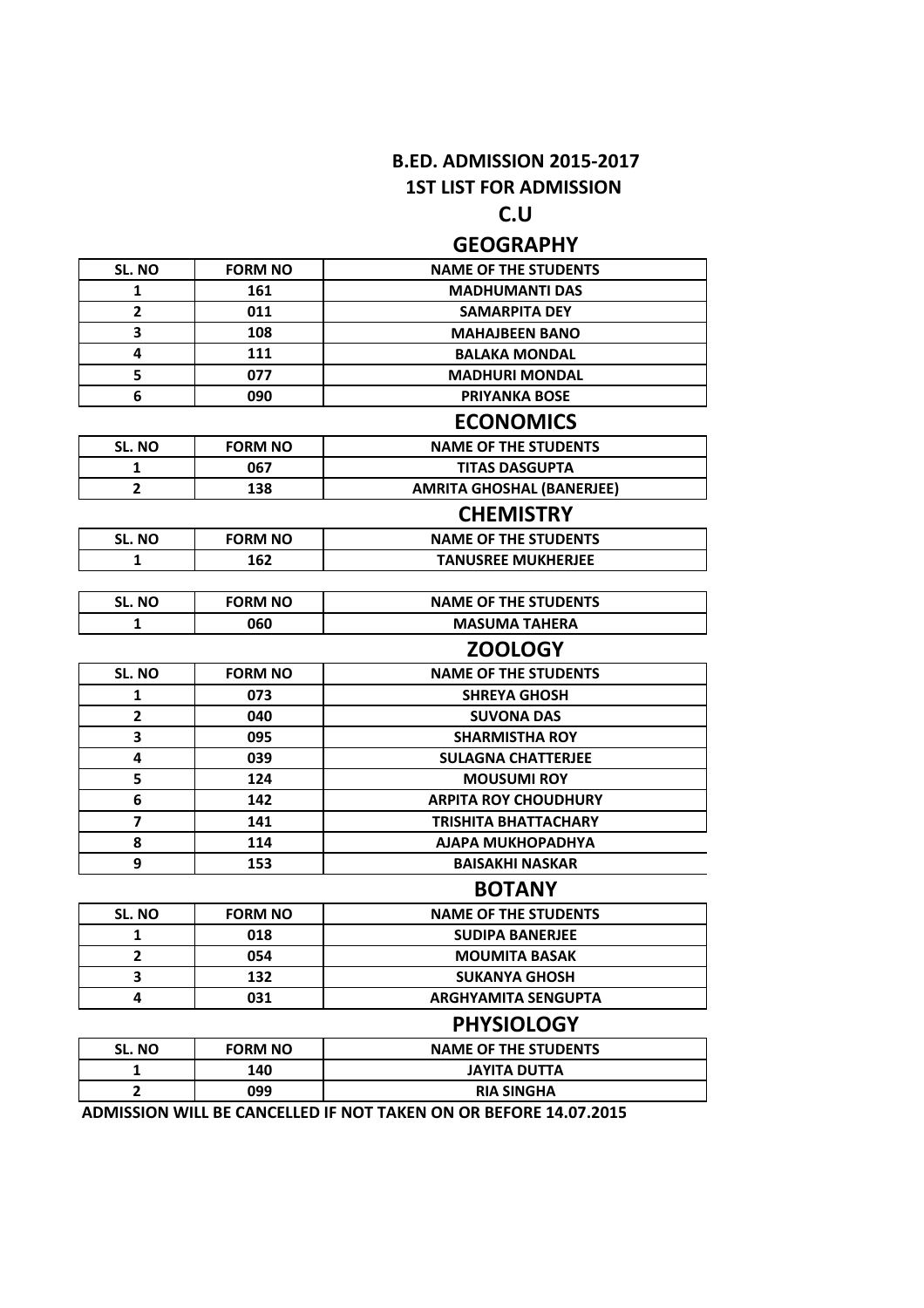## **B.ED. ADMISSION 2015-2017**

#### **1ST LIST FOR ADMISSION**

## **C.U**

## **MICROBIOLOGY**

| SL. NO | <b>FORM NO</b> | <b>NAME OF THE STUDENTS</b> |
|--------|----------------|-----------------------------|
|        | 65             | <b>PAYEL BOSE</b>           |
|        | 123            | <b>SUDESHNA DUTT</b>        |

#### **O.U**

### **BENGALI** SL. NO **FORM NO NAME OF THE STUDENTS 1 048 SANGITA MUKHERJEE ENGLISH** SL. NO **FORM NO** NAME OF THE STUDENTS **1 074 SUDIPTA DEY 2 086 AFREEN SIDDIQUI 3 078 PALLABI MITRA 4 089 ATREYEE CHAKRABORTY 5 023 SURANJANA DEY HINDI** SL. NO FORM NO NAME OF THE STUDENTS **1 002 P.M. SHARMISHTA MONDAL 2 012 NEHA SINGH HISTORY** SL. NO **FORM NO** NAME OF THE STUDENTS **1 020 PAYEL SAHA GEOGRAPHY** SL. NO **FORM NO NAME OF THE STUDENTS 1 110 PIU MANDAL 2 097 RIMA DAS MATH** SL. NO **FORM NO NAME OF THE STUDENTS 1 128 NANDITA HALDER L.SC. (Zoolgy)**

|               |                | -                           |
|---------------|----------------|-----------------------------|
| <b>SL. NO</b> | <b>FORM NO</b> | <b>NAME OF THE STUDENTS</b> |
|               | LO3            | <b>DEEPSHIKHA</b>           |
|               |                |                             |

#### **L.SC. (MICROBIOLOGY)**

| <b>SL. NO</b> | <b>FORM NO</b> | <b>NAME OF THE STUDENTS</b> |
|---------------|----------------|-----------------------------|
|               | 003            | <b>MOUMITA SEAL</b>         |
|               | 057            | <b>KAKALI ROY</b>           |